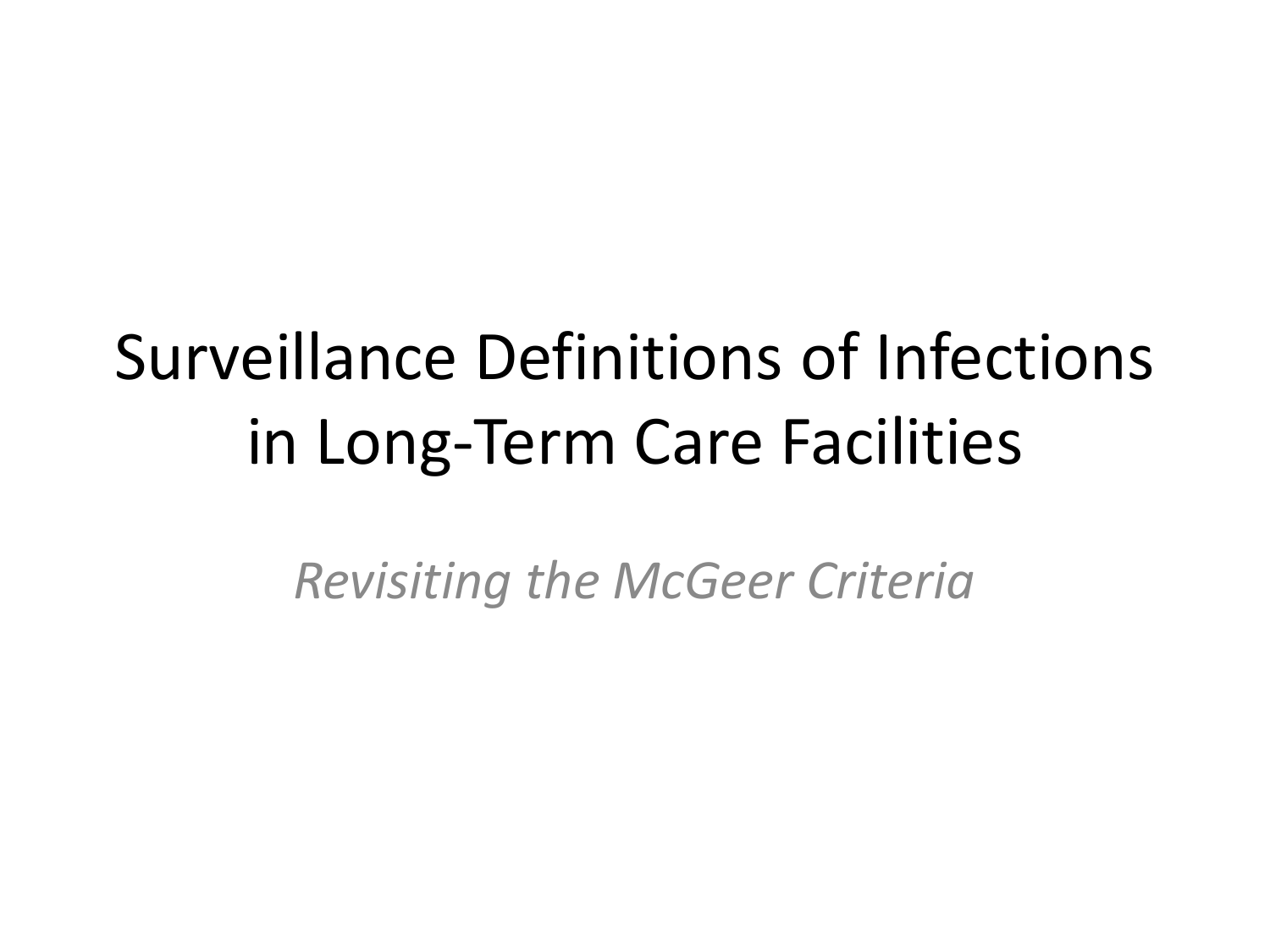New guidelines for defining infections were made available in September, 2012. Many of the different categories were modified in one fashion or more.

Perhaps the most major change is that any infections that occur after 48 hours of admission are now considered HAI (facility acquired) infections.

An important feature added was Constitutional Criteria for Infections. This revised some of the previous criteria used and added Leukocytosis as one of the criteria. In addition, more defined descriptions (and what must be present) of Acute Change in Mental Status and Acute Functional Decline were established.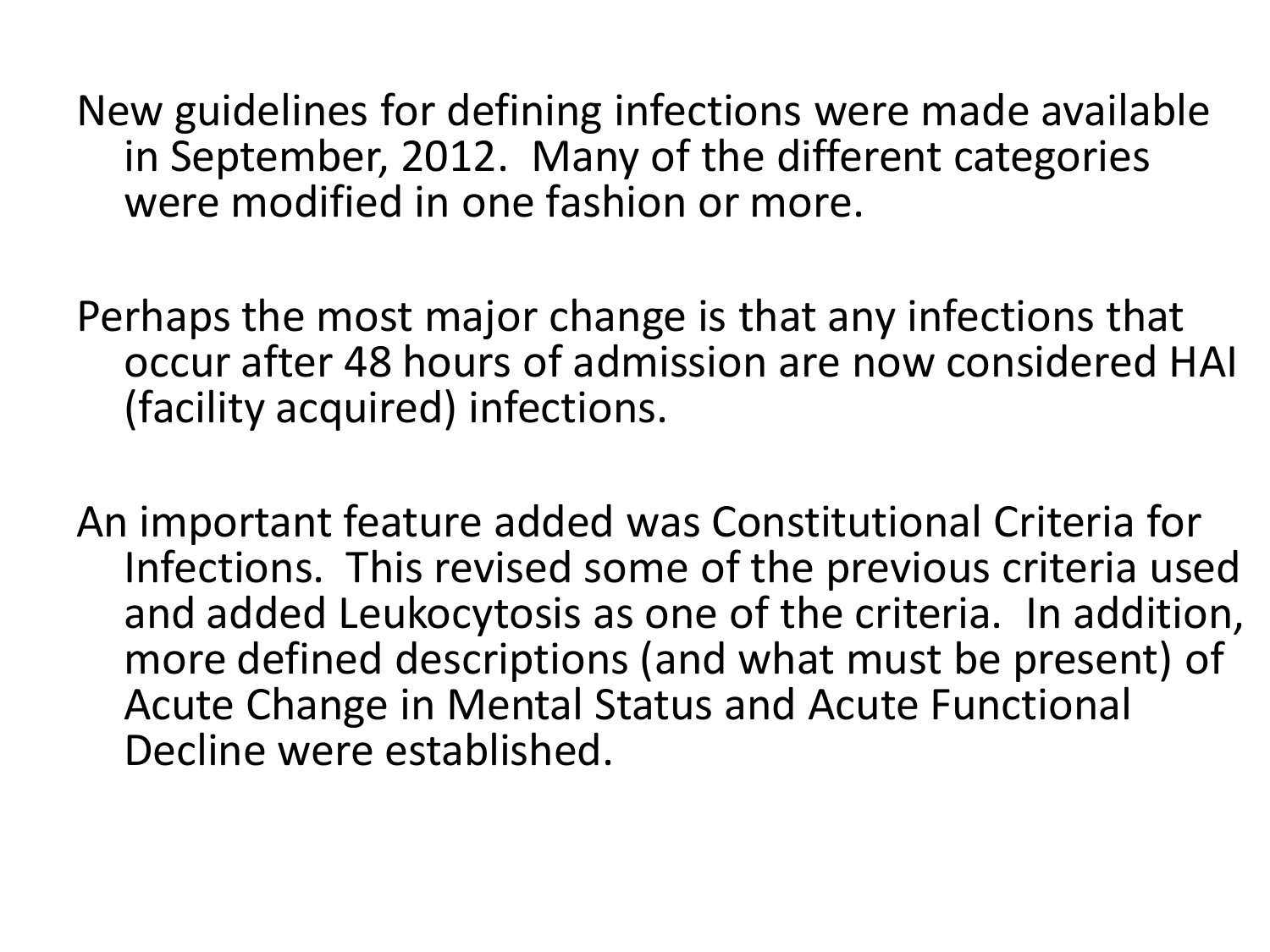# **Definitions for Constitutional Criteria in Residents of Long-Term Care Facilities (LTCFs)**

Page 1

# **A. Fever**

1. Single oral temperature >37.8°C (>100°F)

# **OR**

2. Repeated oral temperatures >37.2°C (99°F) or rectal temperatures >37.5°C (99.5°F) **OR**

3. Single temperature >1.1°C (2°F) over baseline from any site (oral, tympanic, axillary)

# **B. Leukocytosis**

1. Neutrophilia (>14,000 leukocytes/mm<sup>3</sup> )

# **OR**

2. Left shift (>6% bands or  $\geq 1,500$  bands/mm<sup>3</sup>)

*Left shift is a greater than normal percent of immature white blood cells present, an inflammatory response.*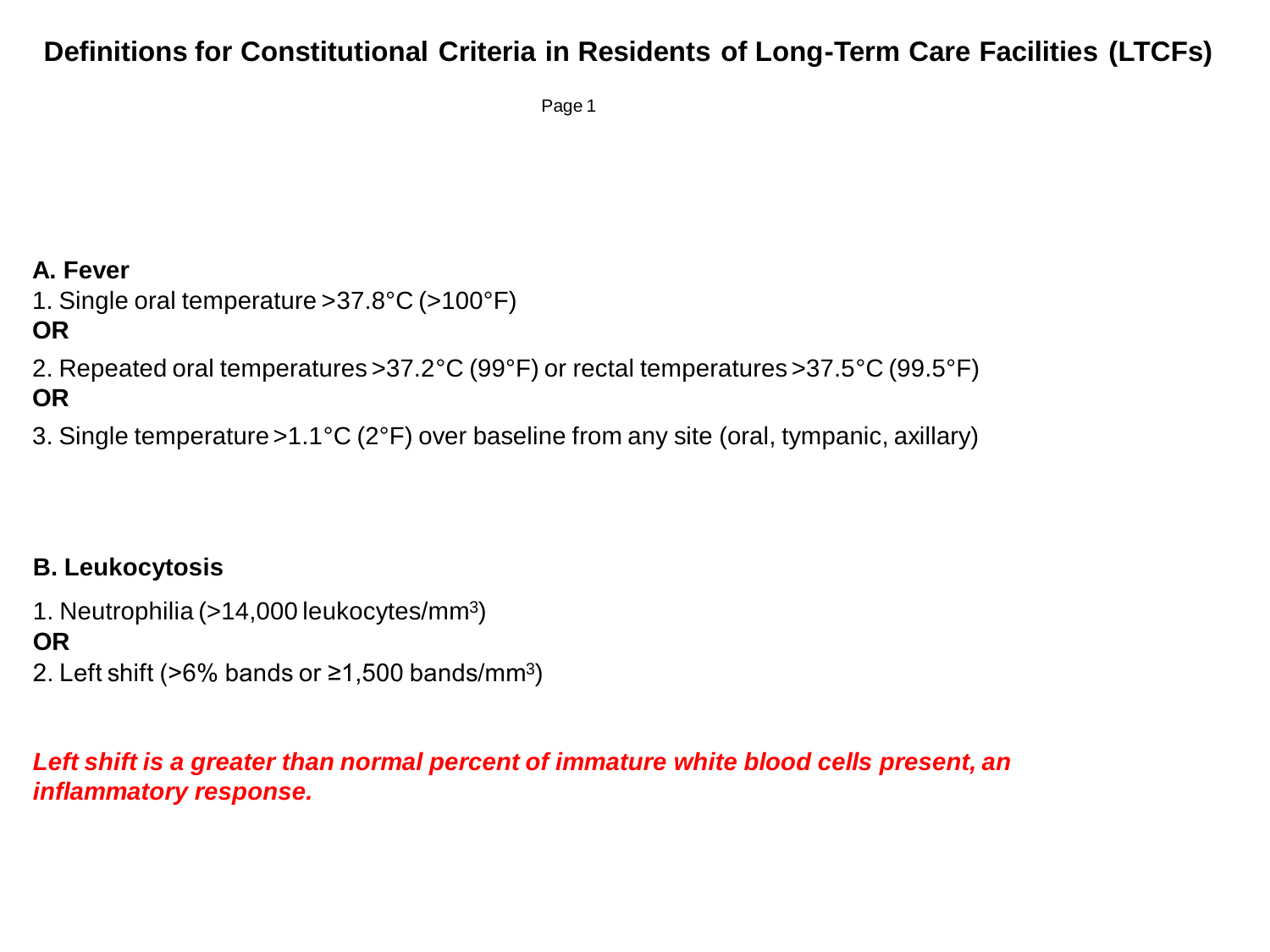# **Definitions for Constitutional Criteria in Residents of Long-Term Care Facilities (LTCFs)**

Page 2

# **C. Acute change in mental status from baseline (all criteria must be present)**

- 1. Acute onset
- 2. Fluctuating course
- 3. Inattention

# **AND**

4. Either disorganized thinking or altered level of consciousness

# **Confusion Assessment Method Criteria**

Acute onset - Evidence of acute change in resident's mental status from baseline

Fluctuating Behavior - Fluctuating (eg, coming and going or changing in severity during the assessment)

Inattention - Resident has difficulty focusing attention (eg, unable to keep track of discussion or easily distracted)

Disorganized thinking - Resident's thinking is incoherent (eg, rambling conversation, unclear flow of ideas, unpredictable switches in subject)

Altered level of consciousness - Resident's level of consciousness is described as different from baseline (eg, hyperalert, sleepy, drowsy, difficult to arouse, nonresponsive)

# *Note that ALL FOUR criteria must be met in order to classify as Acute Change in Mental Status.*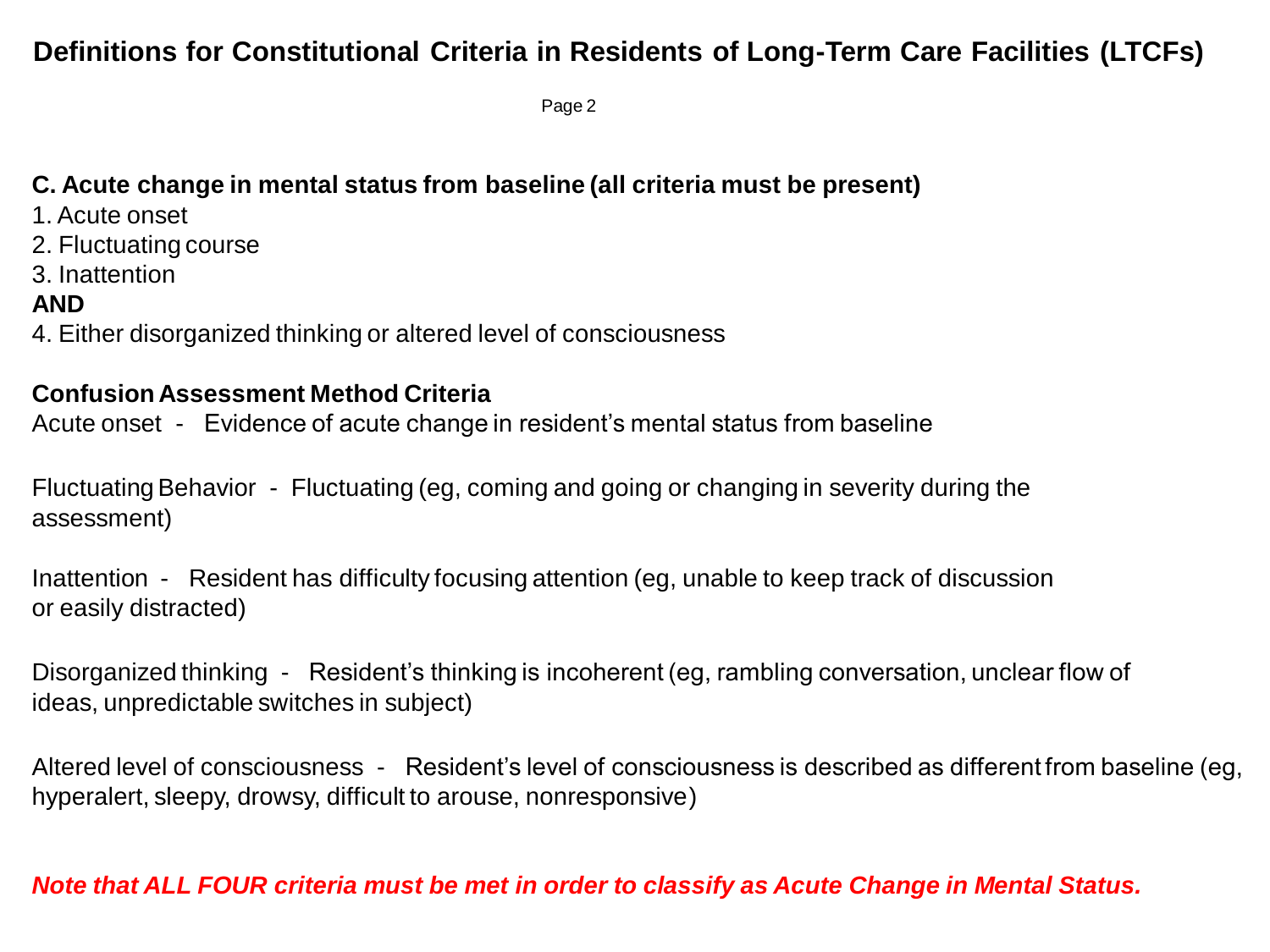# **Definitions for Constitutional Criteria in Residents of Long-Term Care Facilities (LTCFs)**

Page 3

# **D. Acute functional decline**

1. A new 3-point increase in total activities of daily living (ADL) score (range, 0–28) from baseline, based on the following 7 ADL items, each scored from 0 (independent) to 4 (total dependence)

- a. Bed mobility
- b. Transfer
- c. Locomotion within LTCF
- d. Dressing
- e. Toilet use
- f. Personal hygiene
- g. Eating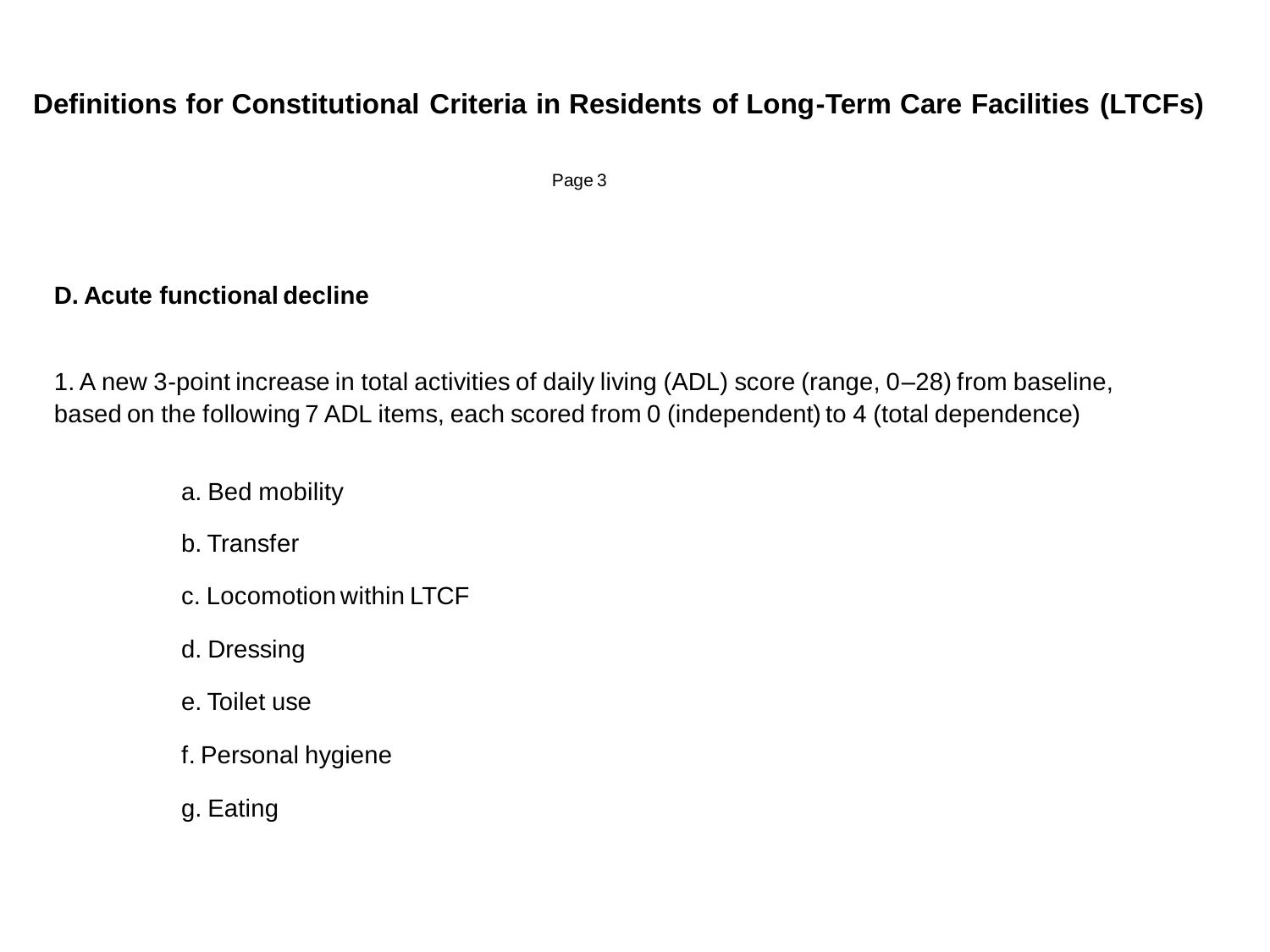# Urinary Tract Infections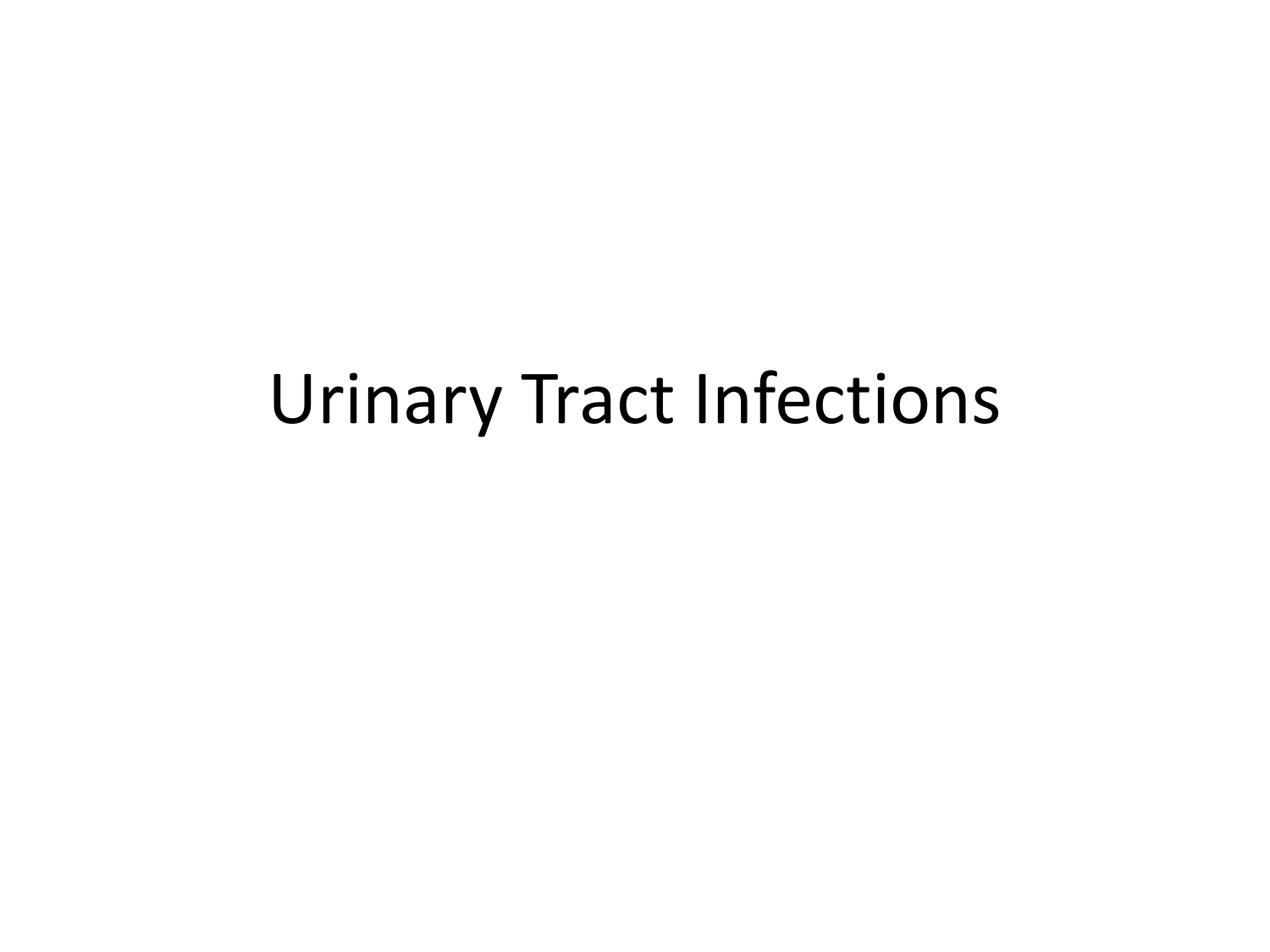## **UTI Without Catheter**

*New*

**For residents without an indwelling catheter (both criteria 1 and 2 must be present)**

**1. At least 1 of the following sign or symptom subcriteria**

**a. Acute dysuria or acute pain, swelling, or tenderness of the testes, epididymis, or prostate**

- **b. Fever or leukocytosis and at least 1 of the following localizing urinary tract subcriteria**
	- **i. Acute costovertebral angle pain or tenderness**
	- **ii. Suprapubic pain**
	- **iii. Gross hematuria**
	- **iv. New or marked increase in incontinence**
	- **v. New or marked increase in urgency**
	- **vi. New or marked increase in frequency**

**c. In the absence of fever or leukocytosis, then 2 or more**

- **of the following localizing urinary tract subcriteria**
	- **i. Suprapubic pain**
	- **ii. Gross hematuria**
	- **iii. New or marked increase in incontinence**
	- **iv. New or marked increase in urgency**
	- **v. New or marked increase in frequency**

**2. One of the following microbiologic subcriteria**

**a. At least 105 cfu/mL of no more than 2 species of microorganisms in a voided urine sample**

**b. At least 102 cfu/mL of any number of organisms in a specimen collected by in-and-out catheter**

# **UTI Without Catheter**

*Prior* **MUST HAVE at least 3 of the following: fever (>=100oF) or chills new or increased burning, pain on urination, new flank/suprapubic pain or tenderness change in character of urine worsening of mental or functional status** *Changes made: Added* • *Acute pain, swelling, or tenderness of the testes, epididymis, or prostate* •*Leukocytosis* •*Microbiologic subcriteria Removed* •*Change in character of urine* •*Worsening of mental or functional status Revised*

• *Criteria needed to define infection*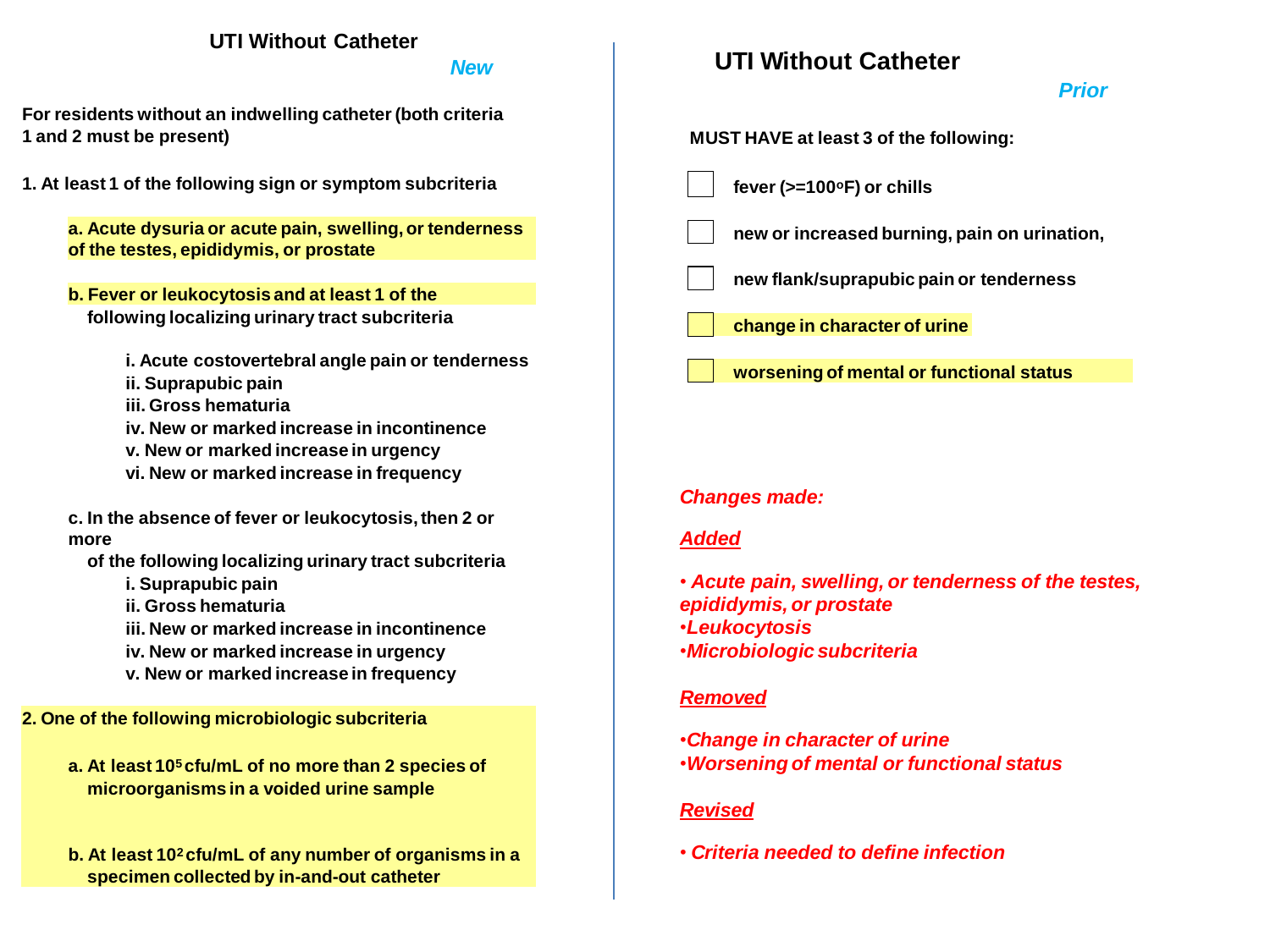**Comments:**

**UTI should be diagnosed when there are localizing genitourinary signs and symptoms and a positive urine culture result. A diagnosis of UTI can be made without localizing symptoms if a blood culture isolate is the same as the organism isolated from the urine and there is no alternate site of infection. In the absence of a clear alternate source of infection, fever or rigors with a positive urine culture result in the noncatheterized resident or acute confusion in the catheterized resident will often be treated as UTI. However, evidence suggests that most of these episodes are likely not due to infection of a urinary source.**

**Urine specimens for culture should be processed as soon as possible, preferably within 1–2 hours. If urine specimens cannot be processed within 30 minutes of collection, they should be refrigerated. Refrigerated specimens should be cultured within 24 hours.**

# **UTI Without Catheter UTI Without Catheter**

**Comments:**

**This category includes only symptomatic urinary tract infections. Because many resident have bacteria in their urine as a baseline status, surveillance for asymptomatic bacteriuria is not recommended.** 

**\* fever (oral temp > 100 degrees F or 2 degrees above resident's baseline)**

**\* change in character of urine; new bloody urine, foul smell, amount of sediment, lab report = new pyuria or hematuria, positive leukocyte esterase nitrates via urine dipstick.**

**\* worsening mental/functional status; confusion, letharcy, new or increased incontinence, decreased activity, decreased appetite, falls.**

# *Prior*

*New*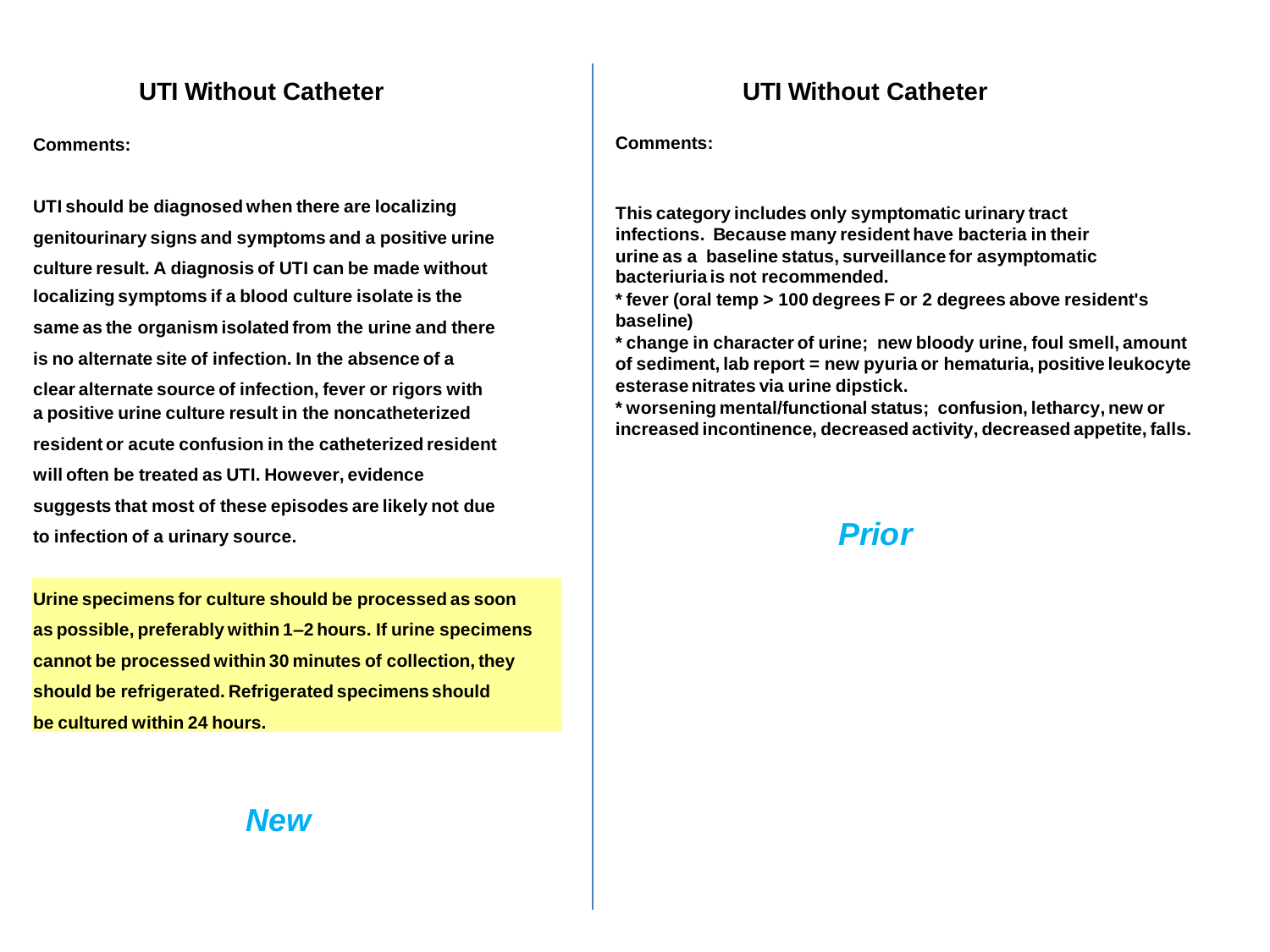**For residents with an indwelling catheter (both criteria 1 and 2 must be present)**

- **1. At least 1 of the following sign or symptom subcriteria**
	- **a. Fever, rigors, or new-onset hypotension, with no alternate site of infection**
	- **b. Either acute change in mental status or acute functional decline, with no alternate diagnosis and leukocytosis**
	- **c. New-onset suprapubic pain or costovertebral angle pain or tenderness**
	- **d. Purulent discharge from around the catheter or acute pain, swelling, or tenderness of the testes, epididymis, or prostate**

**2. Urinary catheter specimen culture with at least 10<sup>5</sup> cfu/mL of any organism(s)**

#### **Comment:**

**Recent catheter trauma, catheter obstruction, or new onset hematuria are useful localizing signs that are consistent with UTI but are not necessary for diagnosis.**

**Urinary catheter specimens for culture should be collected following replacement of the catheter (if current catheter has been in place for >14 days).**

# **UTI With Catheter** *New* **UTI With Catheter** *Prior*

#### **MUST HAVE at least 2 of the following:**

- **fever (>=100°F) or chills**
- **new flank/suprapubic pain or tenderness**
- **change in character of urine**
- **worsening of mental status or functional**

#### **Comment:**

**Because the most common occult infectious source of fever in catheterized residents is the urinary tract, the combination of fever and worsening functional status in such residents meets the criteria for UTI. However, care should be taken to rule out other causes of these** 

**symptoms. If a catheterized resident with only fever and worsening mental/functional status meets criteria for infection at a site other than the urinary tract, only the diagnosis of infection at the other site should be made.**

#### *Changes made:*

#### *Added*

• *Purulent discharge from around the catheter or acute pain, swelling, or tenderness of the testes, epididymis, or prostate* •*Microbiologic criteria*

#### *Removed*

•*Change in character of urine*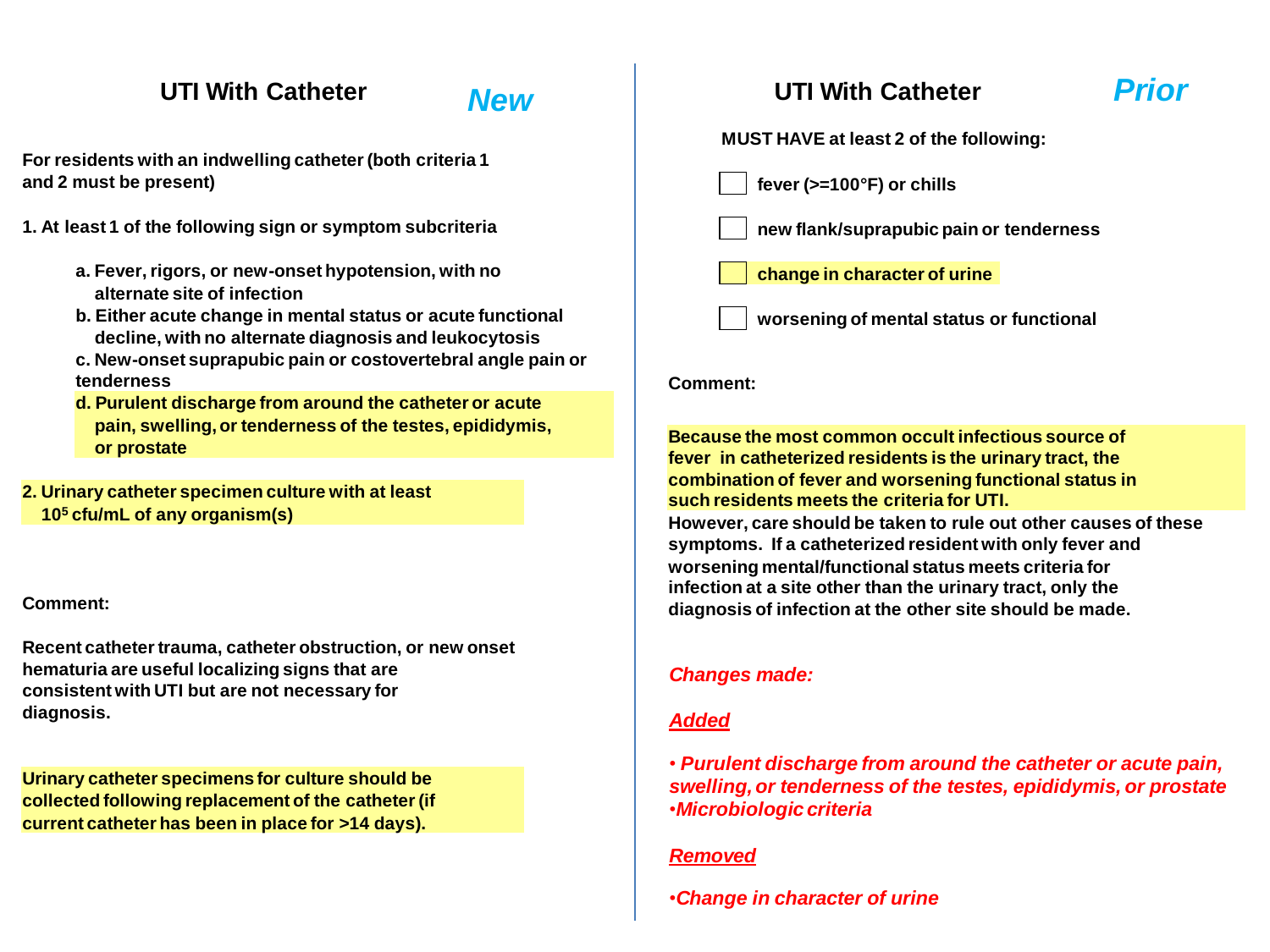# Respiratory Tract Infections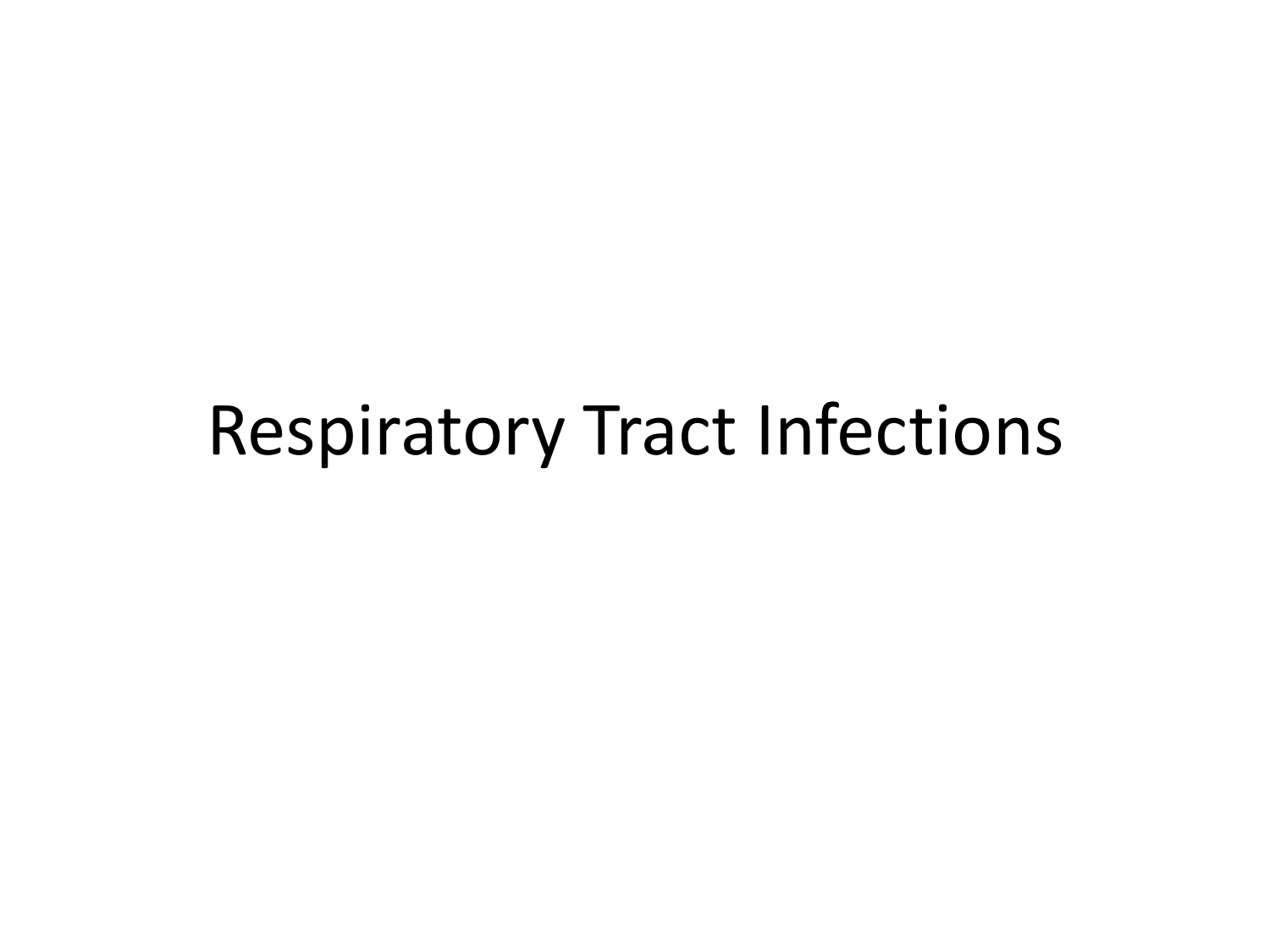## **Common Cold Syndrome Common Cold Syndrome**

**Common cold syndrome or pharyngitis (at least 2 criteria must be present)**

- **1. Runny nose or sneezing**
- **2. Stuffy nose (ie, congestion)**
- **3. Sore throat or hoarseness or difficulty in swallowing**
- **4. Dry cough**
- **5. Swollen or tender glands in the neck (cervical lymphadenopathy)**

**Comment:**

**Fever may or may not be present. Symptoms must be new and not attributable to allergies.**

*New*



#### **Comment:**

**Fever may or may not be present. Symptoms must be acute and not caused by an allergy (seasonal or medicinal).**

# *Prior*

*No changes other than comment that symptoms must be new rather than acute.*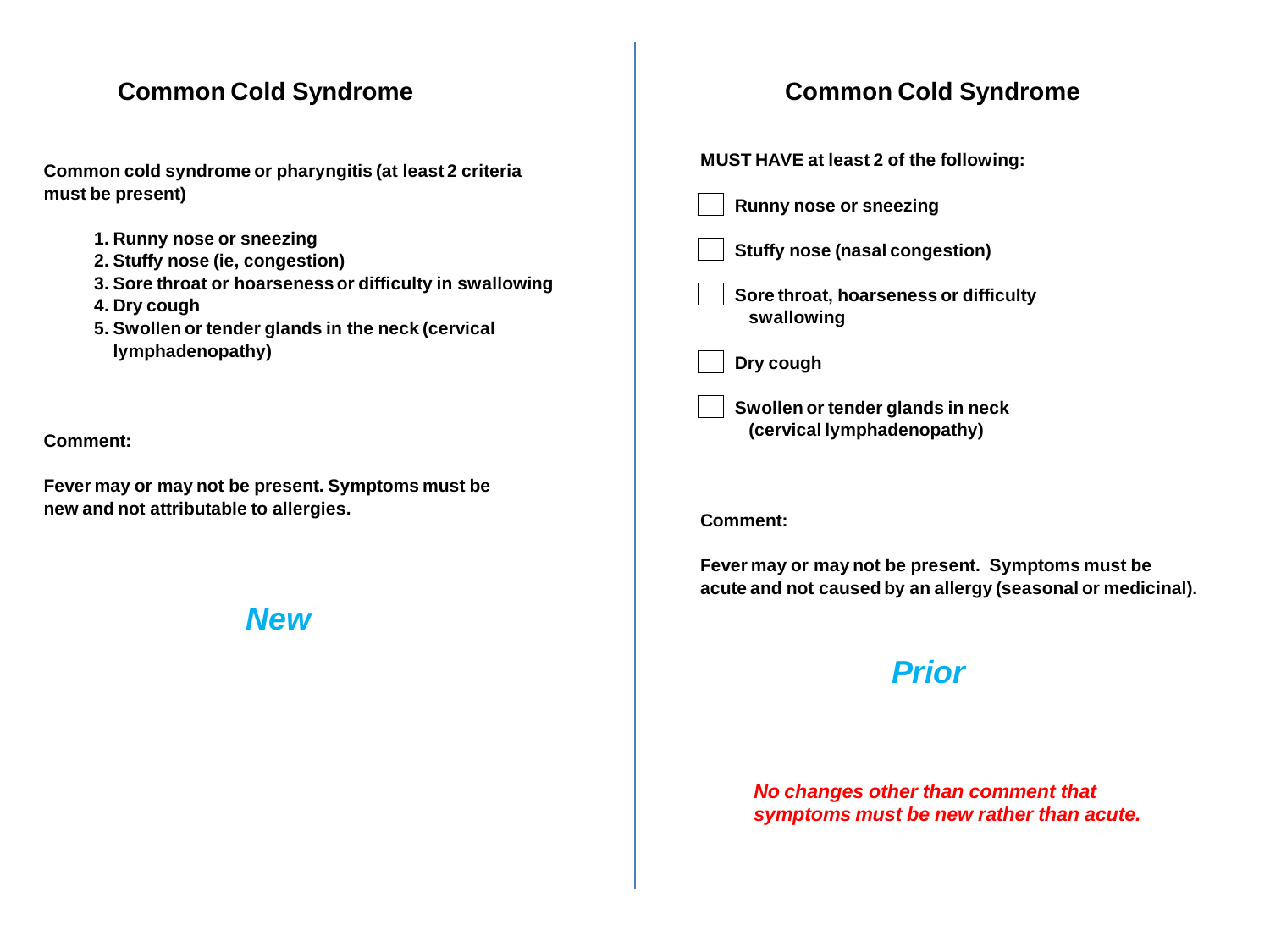**Influenza-like illness (both criteria 1 and 2 must be present)**

**1. Fever**

**2. At least 3 of the following influenza-like illness subcriteria**

- **a. Chills**
- **b. New headache or eye pain**
- **c. Myalgias or body aches**
- **d. Malaise or loss of appetite**
- **e. Sore throat**
- **f. New or increased dry cough**

**Comment:**

**If criteria for influenza-like illness and another upper or lower RTI are met at the same time, only the diagnosis of influenza-like illness should be recorded. Because of increasing uncertainty surrounding the timing of the start of influenza season, the peak of influenza activity, and the length of the season, "seasonality" is no longer a criterion to define influenza-like illness.**

# *New*

# **Influenza-Like Illness Influenza-Like Illness**

#### **MUST HAVE:**

 **Fever (>=100ºF taken at any site) and**

**AND**

**MUST HAVE at least 3 of the following:**

 **chills**

 **dry cough**

 **malaise or loss of appetite**

 **myalgias (muscle aches)** 

 **sore throat**

 **headache or eye pain**

### **Comment:**

**The diagnosis can only be made during influenza season (October through March). During this season, if criteria for influenza-like illness and another upper or lower respiratory tract infection are met at the same time, only the diagnosis of influenza-like illness should be recorded.**

# *Prior*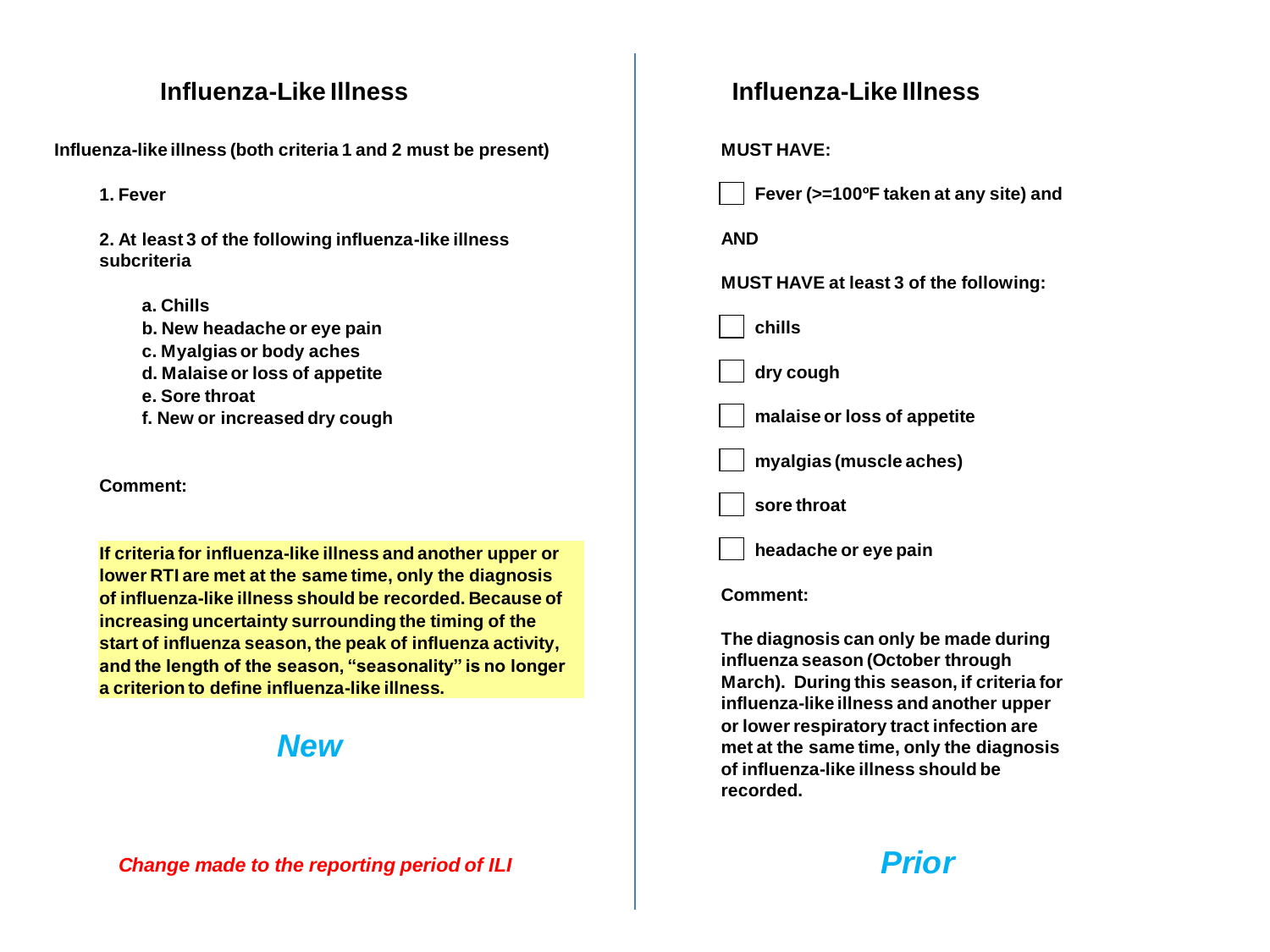## **Pneumonia Pneumonia**

**Pneumonia (all 3 criteria must be present)**

**1. Interpretation of a chest radiograph as demonstrating pneumonia or the presence of a new infiltrate**

- **2. At least 1 of the following respiratory subcriteria**
	- **a. New or increased cough b. New or increased sputum production c. O2 saturation <94% on room air or a reduction in O2 saturation of >3% from baseline d. New or changed lung examination abnormalities e. Pleuritic chest pain f. Respiratory rate of ≥25 breaths/min**
- **3. At least 1 of the constitutional criteria**
	- **a. Fever**
	- **b. Leukocytosis**
	- **c. Acute change in mental status from baseline**
	- **d, Acute functional decline**

# *New*

## *Changes made:*

## *Added*

- *O2 saturation levels*
- *Constitutional criteria*

| Pneumonia                                                                                                                 |  |  |
|---------------------------------------------------------------------------------------------------------------------------|--|--|
| <b>MUST HAVE:</b>                                                                                                         |  |  |
| Chest x-ray demonstrating pneumonia,<br>probable pneumonia, or infiltrate and                                             |  |  |
| <b>MUST HAVE at least 2 of the following:</b>                                                                             |  |  |
| increased cough                                                                                                           |  |  |
| pleuritic chest pain                                                                                                      |  |  |
| increased sputum production                                                                                               |  |  |
| rales, rhonchi, wheezes on chest exam                                                                                     |  |  |
| fever $(>=100°F)$                                                                                                         |  |  |
| one or more of: new shortness of breath,<br>increased respiratory rate (>25/min.),<br>worsening mental/functional status. |  |  |

# *Prior*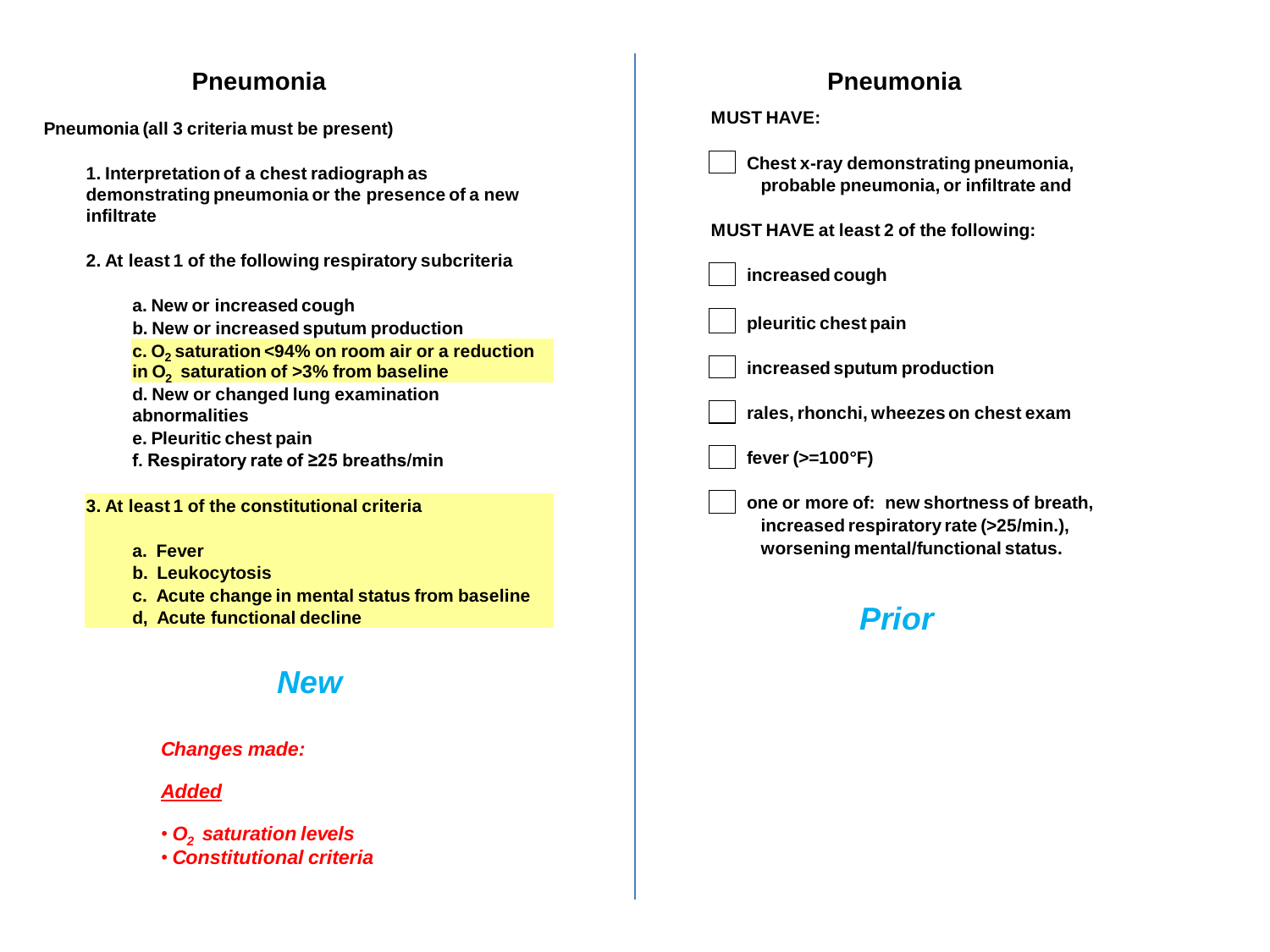# **Lower Respiratory Tract**

**Lower respiratory tract (bronchitis or tracheobronchitis; all 3 criteria must be present)**

**1. Chest radiograph not performed or negative results for pneumonia or new infiltrate**

- **2. At least 2 of the following respiratory subcriteria**
	- **a. New or increased cough**
	- **b. New or increased sputum production**
	- **c. O2 saturation <94% on room air or a reduction in O<sup>2</sup> saturation of >3% from baseline**
	- **d. New or changed lung examination abnormalities**
	- **e. Pleuritic chest pain**
	- **f. Respiratory rate of ≥25 breaths/min**

#### **3. At least 1 of the constitutional criteria**

- **a. Fever**
- **b. Leukocytosis**
- **c. Acute change in mental status from baseline**
- **d, Acute functional decline**

# *New*

|  | <b>Lower Respiratory Tract</b> |  |
|--|--------------------------------|--|
|--|--------------------------------|--|

**MUST HAVE at least 3 of the following: increased cough pleuritic chest pain increased sputum production rales, rhonchi, wheezes on chest exam fever (>=100°F) one or more of: new shortness of breath, increased respiratory rate (>25/min.), worsening mental/functional status.** 

# *Prior*

#### *Changes made:*

#### *Added*

• *No chest radiograph performed or negative for pneumonia/ new infiltrate* •*O2 saturation levels* •*Constitutional criteria*

#### *Revised*

*Total number of criteria needed to define infection*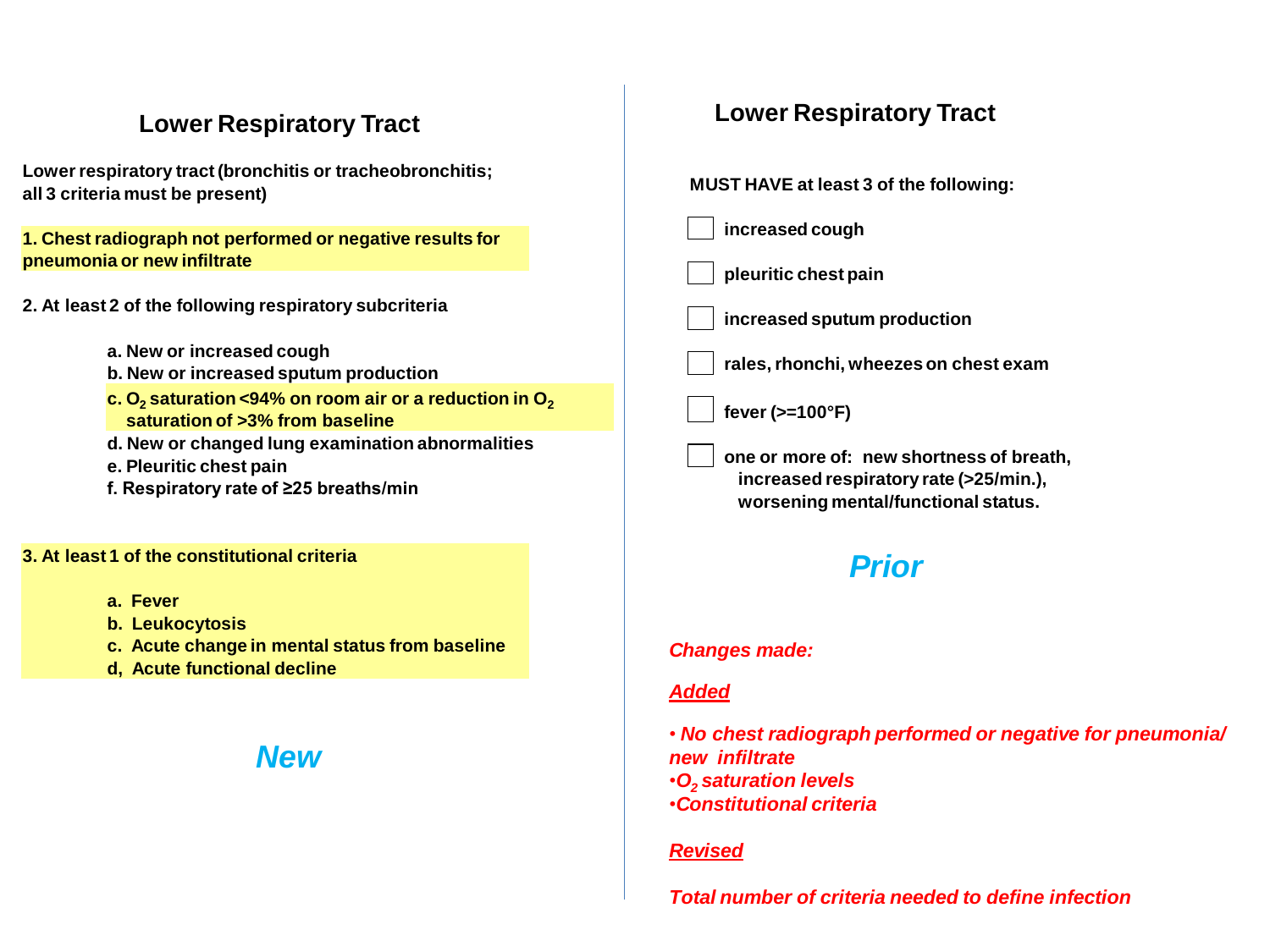# Skin, Tissue, and Mucosal Infections

NOTE: The Eye, Ear, Nose, Mouth 'Category' has been eliminated. All infections that previously fell within that area are now included in the Skin, Tissue, and Mucosal category.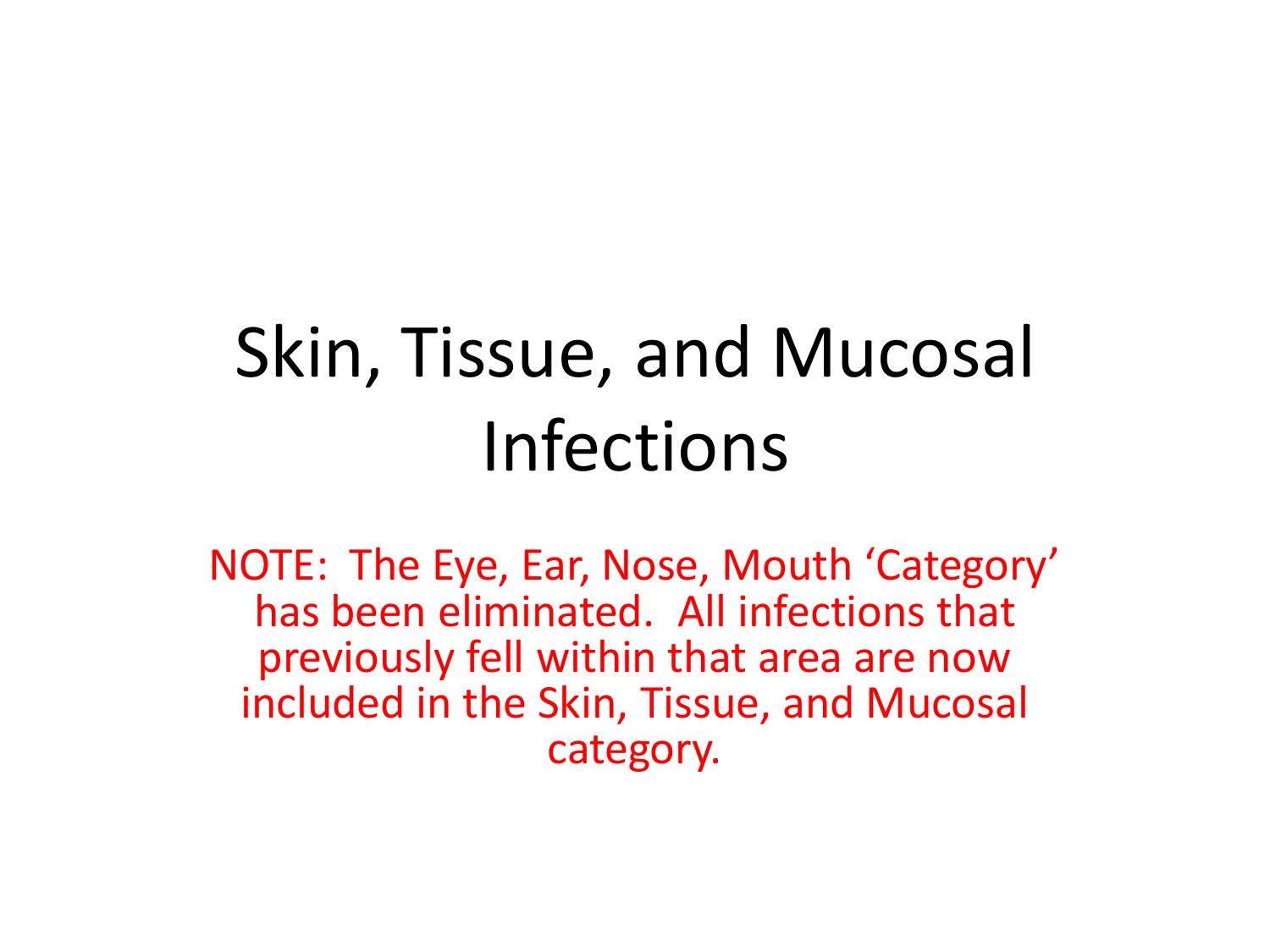## **Cellulitis, soft tissue or wound infection Cellulitis, soft tissue or wound infection**

**Cellulitis, soft tissue, or wound infection (at least 1 of the following criteria must be present)**

**1. Pus present at a wound, skin, or soft tissue site**

**2. New or increasing presence of at least 4 of the following sign or symptom subcriteria**

- **A. Heat at the affected site**
- **B. Redness at the affected site**
- **C. Swelling at the affected site**
- **D. Tenderness or pain at the affected site**
- **E. Serous drainage at the affected site**
- **F. One constitutional criterion**
	- **a. Fever**
	- **b. Leukocytosis**
	- **c. Acute change in mental status from baseline**
	- **d, Acute functional decline**

**Comments:**

**Presence of organisms cultured from the surface (eg, superficial swab sample) of a wound is not sufficient evidence that the wound is infected. More than 1 resident with streptococcal skin infection from the same serogroup (eg, A, B, C, G) in a long-term care facility (LTCF) may indicate an outbreak.**

*New*

**MUST HAVE at least 1 of the following:**



 **4 or more of the following:**

 **fever (>=100°F taken at any site)** 

 **worsening mental/functional status**

 **heat at site**

 **redness at site**

 **swelling at site**

 **tenderness or pain at site**

 **serous drainage from site**

# *Prior*

*Changes made:*

## *Added*

• *Constitutional criteria*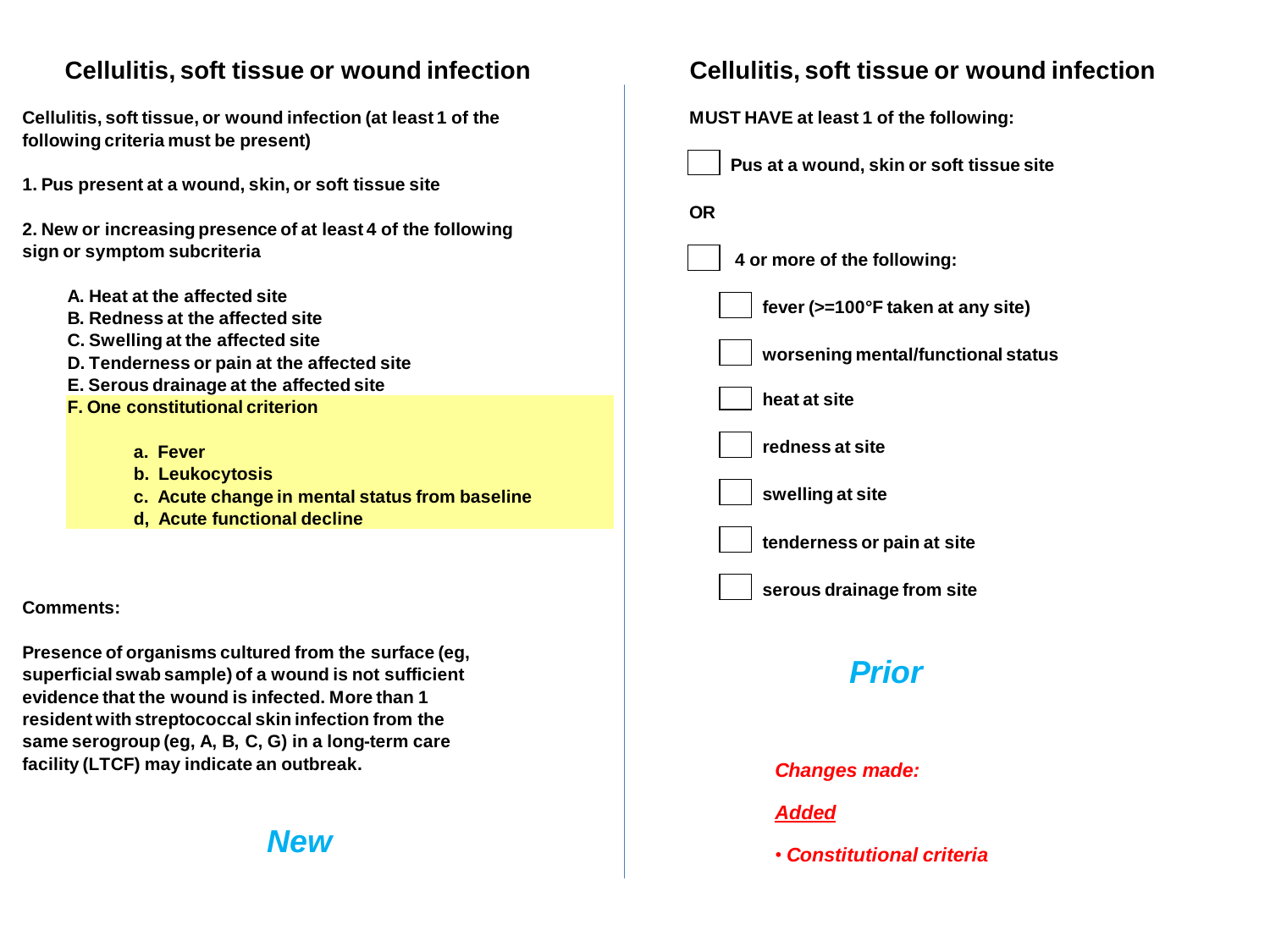**Scabies (both criteria 1 and 2 must be present)**

- **1. A maculopapular and/or itching rash**
- **2. At least 1 of the following scabies subcriteria**
	- **a. Physician diagnosis**
	- **b. Laboratory confirmation (scraping or biopsy)**
	- **c. Epidemiologic linkage to a case of scabies with laboratory confirmation**

**Comments:**

**An epidemiologic linkage to a case can be considered if there is evidence of geographic proximity in the facility, temporal relationship to the onset of symptoms, or evidence of common source of exposure (ie, shared caregiver). Care must be taken to rule out rashes due to skin irritation, allergic reactions, eczema, and other noninfectious skin conditions**

## *Changes made:*

## *Added*

• *Linkage to a previous confirmed case of Scabies in geographical proximity.*

### **MUST HAVE BOTH:**



 **A maculopapular and/or itching rash** 

**AND**



 **Either physician diagnosis or lab confirmation**

### **Comments:**

**Care must be taken to assure that rash is not allergic or secondary to skin irritation.** 

**Lab diagnosis consists of microscopic examination of skin scrapings.**

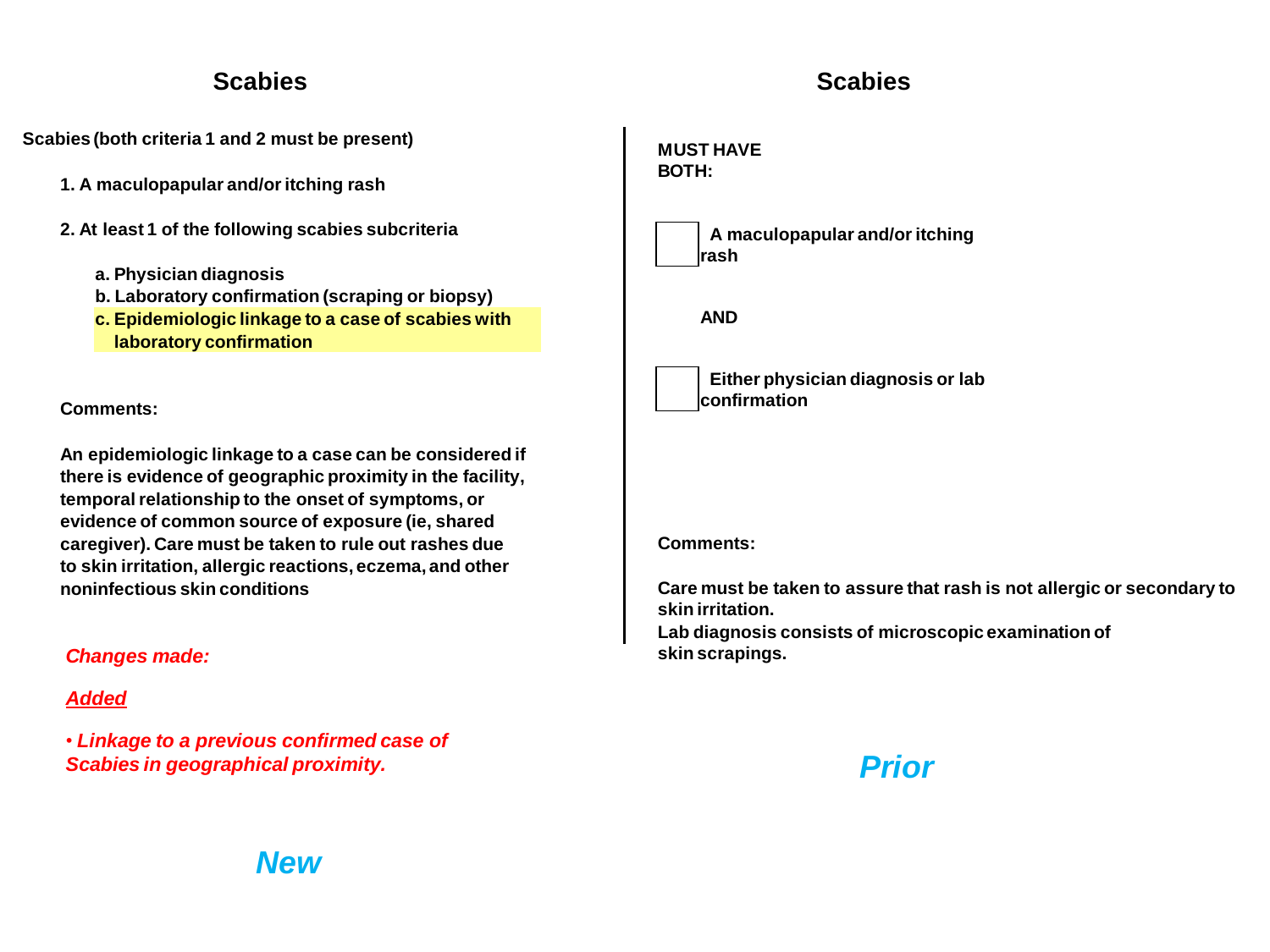# **Fungal oral or perioral and skin infections Fungal oral or perioral and skin infections**

**Fungal oral or perioral and skin infections**

- **1. Oral candidiasis (both criteria a and b must be present)**
	- **a. Presence of raised white patches on inflamed mucosa or**
		- **plaques on oral mucosa**
	- **b. Diagnosis by a medical or dental provider**
- **2. Fungal skin infection (both criteria a and b must be present)**
	- **a. Characteristic rash or lesions**
	- **b. Either a diagnosis by a medical provider or a laboratory confirmed fungal pathogen from a scraping or a medical biopsy**

# *New*

*Mouth or peri-oral infection*

**MUST HAVE:**



*Fungal skin infection*

**MUST HAVE BOTH:**

 **A maculopapular rash, and**

 **Either physician diagnosis or lab confirmation**

# *Prior*

## *Changes made:*

## *Added*

•*Presence of raised white patches on inflamed mucosa or plaques on oral mucosa (for oral candidiasis)*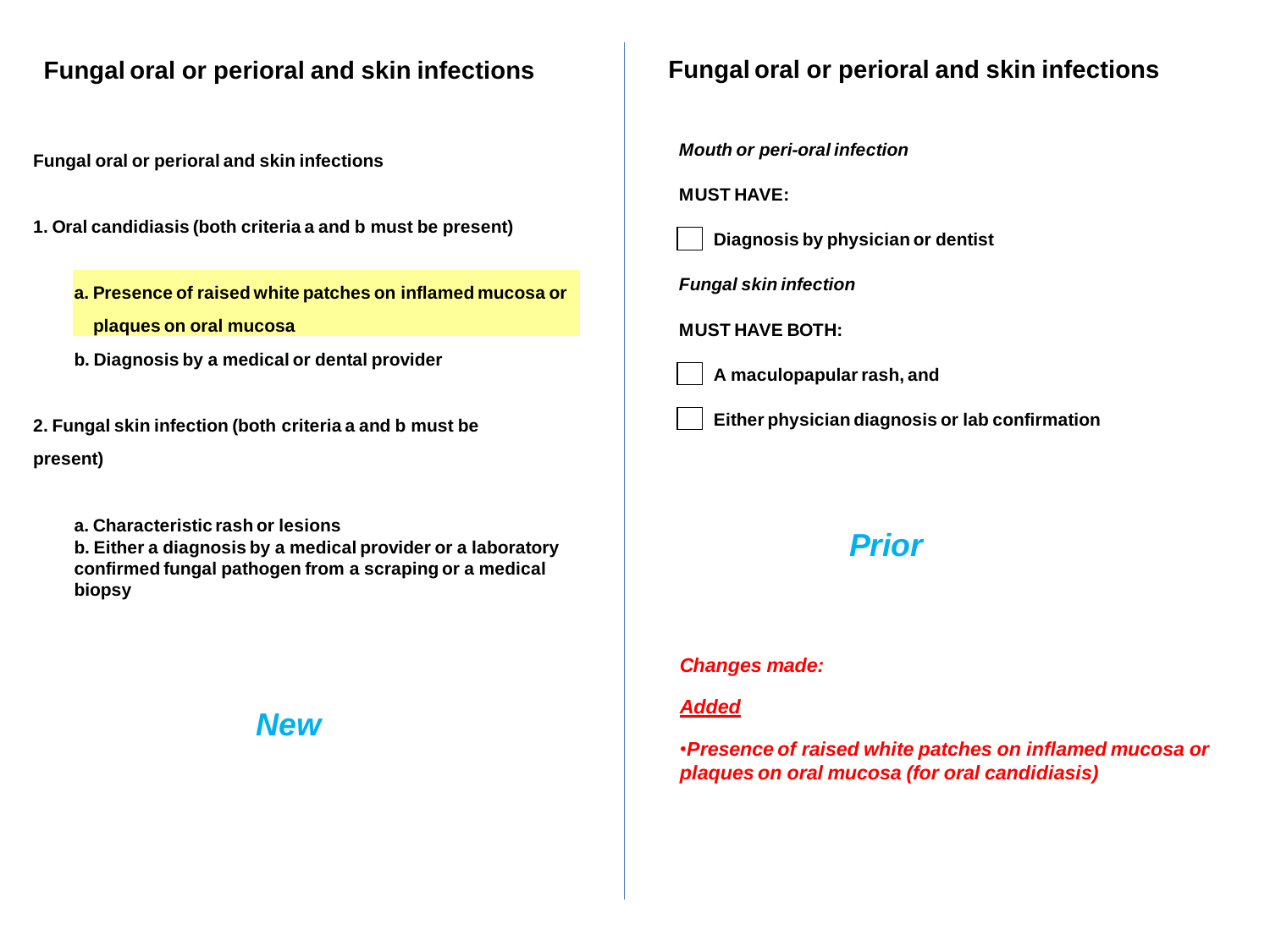**1. Herpes simplex infection (both criteria a and b must be present)**

**a. A vesicular rash**

**b. Either physician diagnosis or laboratory confirmation**

**2. Herpes zoster infection (both criteria a and b must be present)**

**a. A vesicular rash**

**b. Either physician diagnosis or laboratory confirmation**

#### **Comment:**

**Reactivation of herpes simplex ("cold sores") or herpes zoster ("shingles") is not considered a healthcare associated infection. Primary herpesvirus skin infections are very uncommon in a LTCF except in pediatric populations, where it should be considered healthcare associated.**

# **Herpesvirus skin infections Herpes Simplex/Herpes Zoster (Shingles)**

*Herpes Simplex*

**MUST HAVE BOTH:**

 **A vesicular rash, and** 

 **Either physician diagnosis or lab confirmation**

*Herpes Zoster*

**MUST HAVE BOTH:**

 **A vesicular rash, and** 

 **Either physician diagnosis or lab confirmation**

# *Prior*

#### *Important Note:*

*Reactivation of any Herpes Zoster or Herpes Simplex is no longer considered an HAI infection.* 

*New*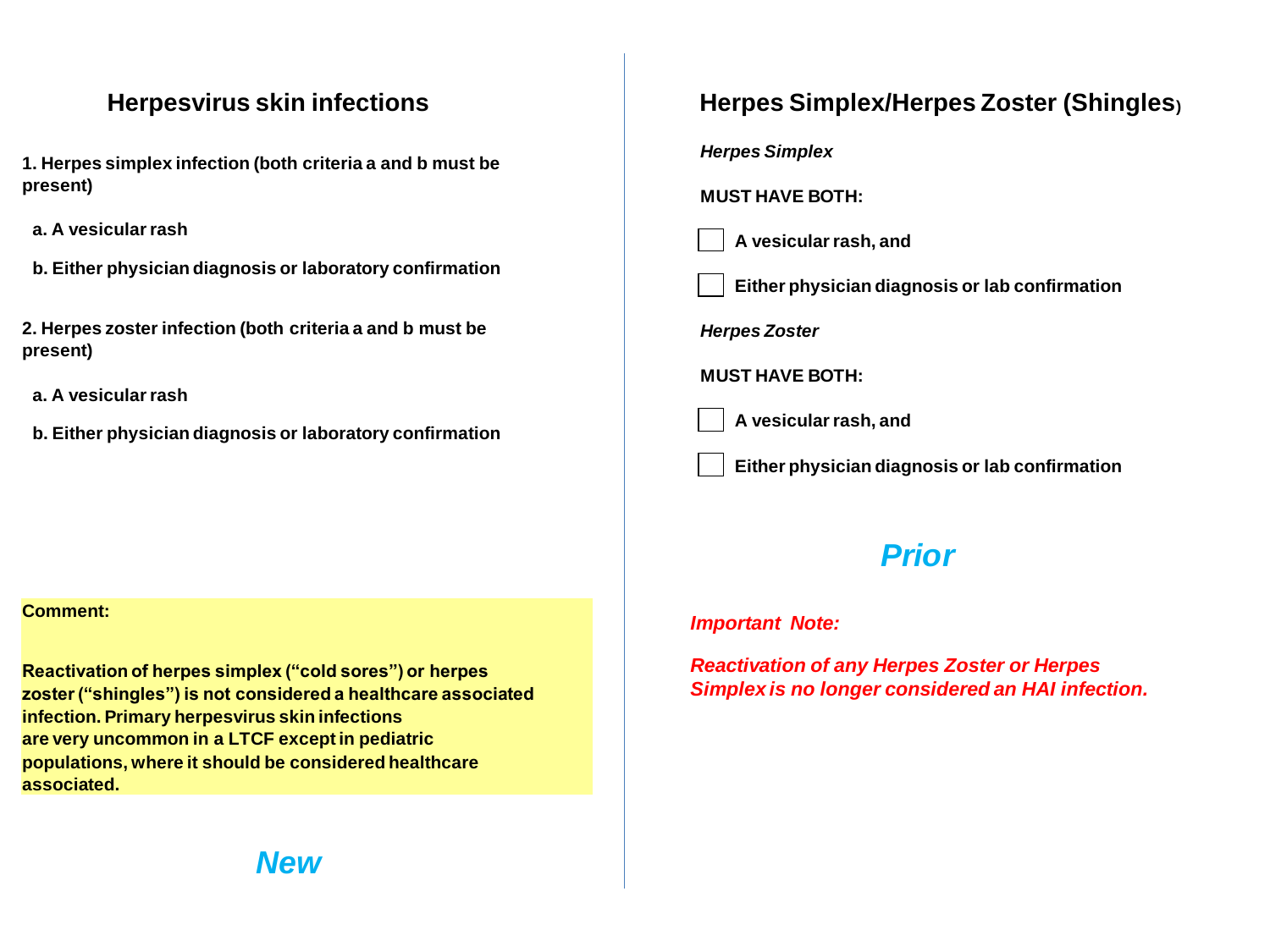- **Conjunctivitis (at least 1 of the following criteria must be present)**
- **1. Pus appearing from 1 or both eyes, present for at least 24 hours**
- **2. New or increased conjunctival erythema, with or without itching**
- **3. New or increased conjunctival pain, present for at least 24 hours**

#### **Comment:**

**Conjunctivitis symptoms ("pink eye") should not be due to allergic reaction or trauma.**

## *New*

#### *Changes made:*

### *Added*

• *New or increased conjunctival pain, present for at least 24 hours*

# **Conjunctivitis Conjunctivitis**

**MUST HAVE at least 1 of the following:**

 **Pus from one or both eyes, present for at least 24 hours**

 **Conjunctival redness with or without itching or pain present for at least 24 hours (pink eye)**

#### **Comment:**

**Care must be taken to rule out:**

- **1. Allergies.**
- **2. Trauma.**
- **3. Medications may cause dry eye.**

# *Prior*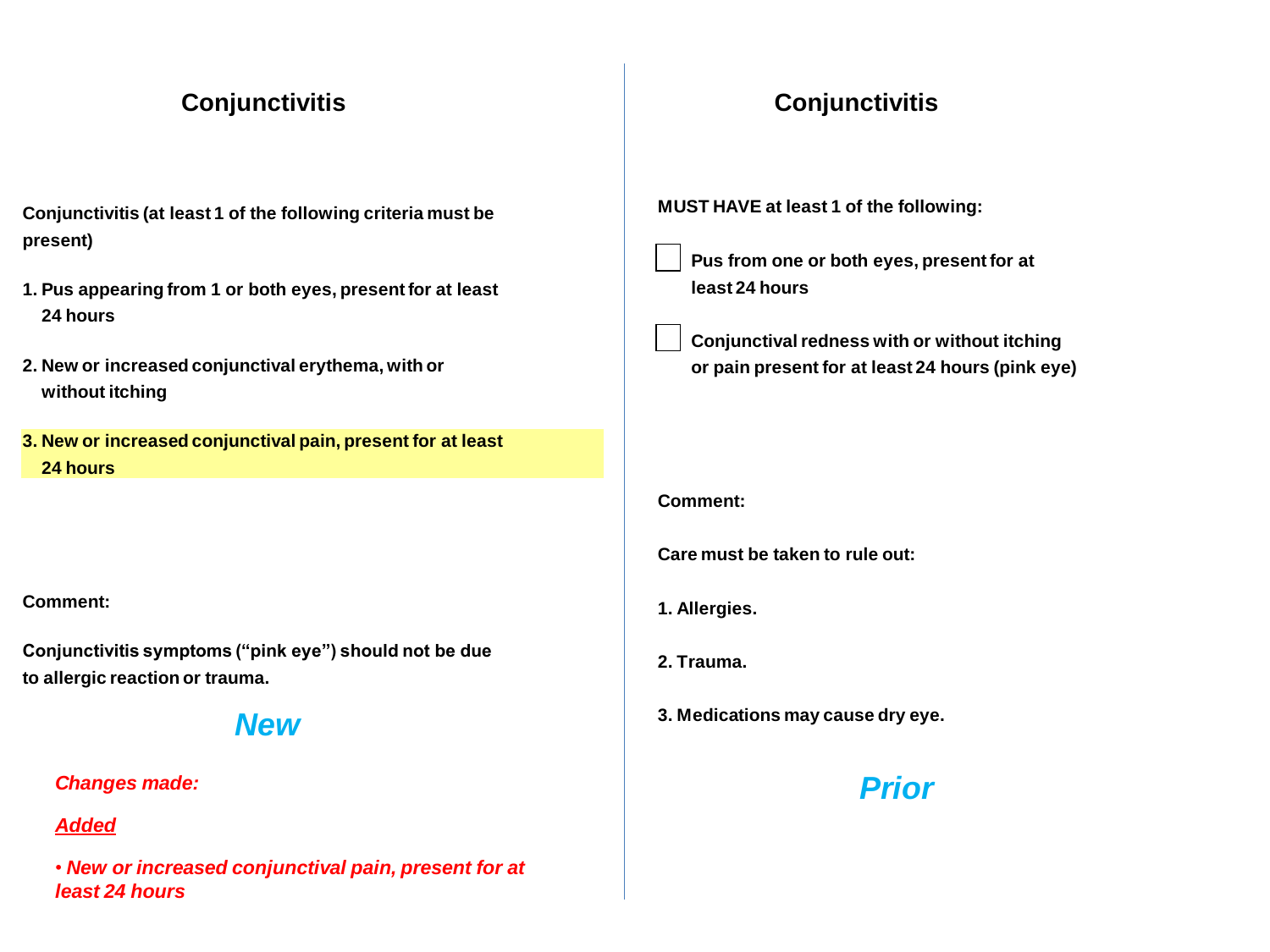# Gastro Intestinal Infections

Two new 'Types' of GI Infections are added – Clostridium difficile and Norovirus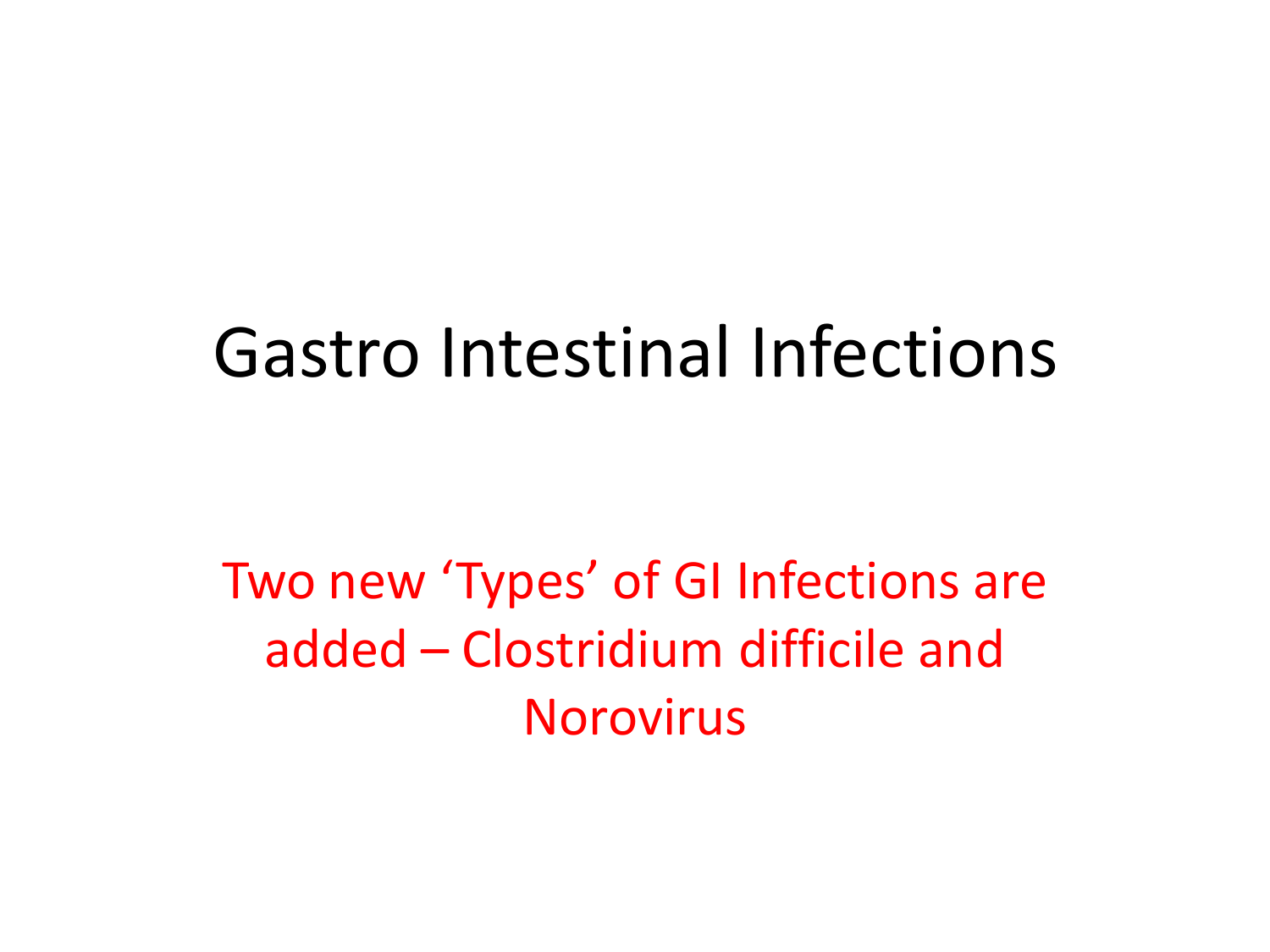**Gastroenteritis (at least 1 of the following criteria must be present)**

**1. Diarrhea: 3 or more liquid or watery stools above what is normal for the resident within a 24-hour period**

- **2. Vomiting: 2 or more episodes in a 24-hour period**
- **3. Both of the following sign or symptom subcriteria**
	- **a. A stool specimen testing positive for a pathogen (eg, Salmonella, Shigella, Escherichia coli O157 : H7, Campylobacter species, rotavirus)**
	- **b. At least 1 of the following GI subcriteria**
		- **i. Nausea**
		- **ii. Vomiting**
		- **iii. Abdominal pain or tenderness**
		- **iv. Diarrhea**

#### **Comment:**

**Care must be taken to exclude noninfectious causes of symptoms. For instance, new medications may cause diarrhea, nausea, or vomiting; initiation of new enteral feeding may be associated with diarrhea; and nausea or vomiting may be associated with gallbladder disease. Presence of new GI symptoms in a single resident may prompt enhanced surveillance for additional cases. In the presence of an outbreak, stool specimens should be sent to confirm the presence of norovirus or other pathogens (eg, rotavirus or E. coli O157 : H7).**

# **MUST HAVE at least 1 of the following: 2 or more loose or watery stools above what is normal for resident within a 24 hour period 2 or more episodes of vomiting within a 24 hour period BOTH of the following: Stool culture positive for pathogen: Salmonella, E. coli 0157:H7, Campylobactor or a toxin assay positive for C. difficile toxin AND At least 1 of the following: nausea, vomiting, diarrhea, abdominal pain or tenderness Comment: Care must be taken to rule out noninfectious causes of symptoms: 1. Tube feedings. 2. New medications may cause both diarrhea and vomiting. 3. Gall bladder disease may cause vomiting. If residents with gastroenteritis have uncontained loose or watery stools, consider placing in isolation until symptoms have improved. Gastroenteritis Gastroenteritis** *New PriorChanges made: Revised* • *Number of liquid or watery stools within a 24 hour period (above what is normal for the patient) increased from 2 or more to 3 or more*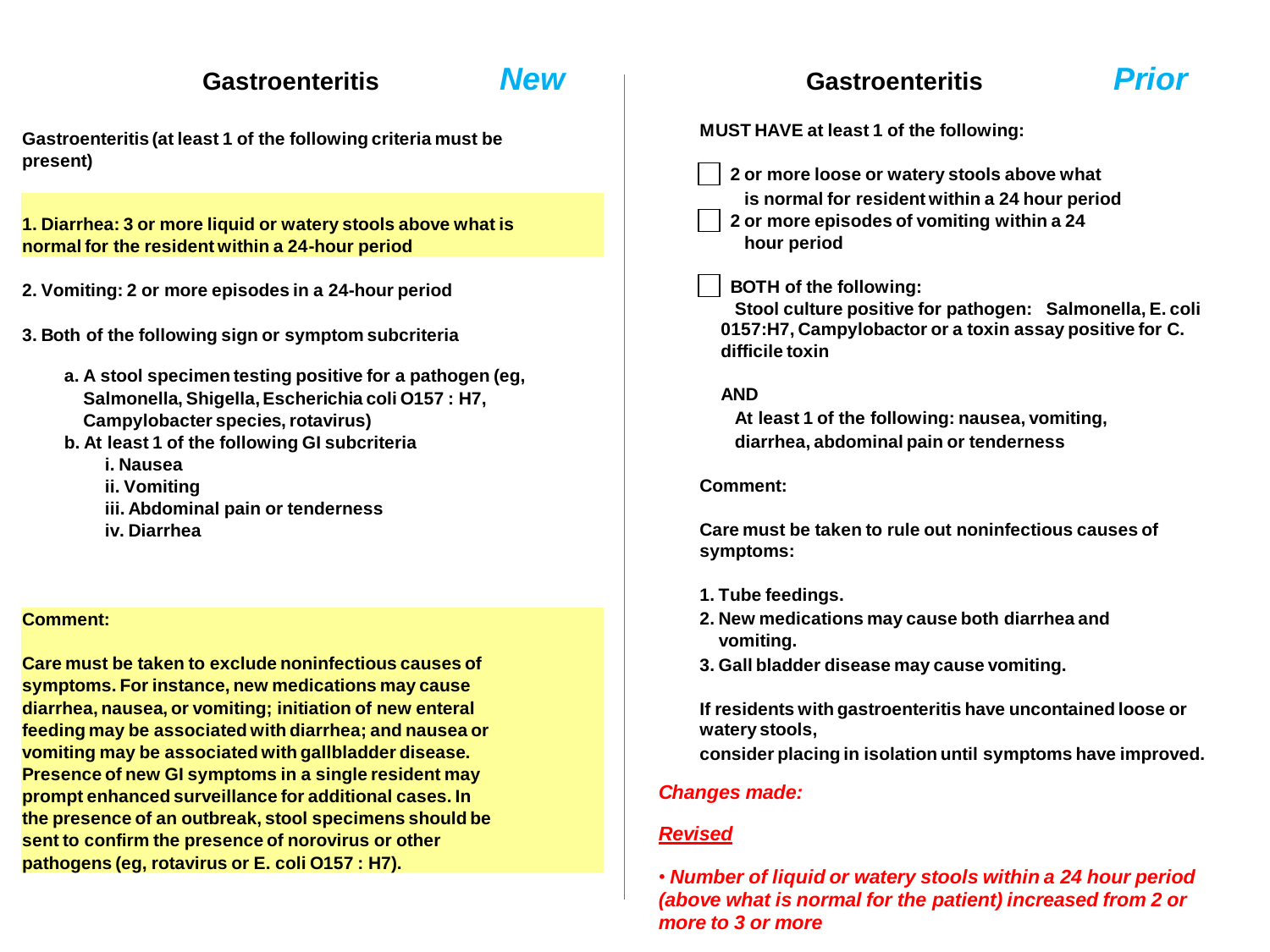## **Norovirus**

**Norovirus gastroenteritis (both criteria 1 and 2 must be present)**

- **1. At least 1 of the following GI subcriteria**
	- **a. Diarrhea: 3 or more liquid or watery stools above what is normal for the resident within a 24-hour period**
	- **b. Vomiting: 2 or more episodes of in a 24-hour period**
- **2. A stool specimen for which norovirus is positively detected by electron microscopy, enzyme immunoassay, or molecular diagnostic testing such as polymerase chain reaction (PCR)**

#### **Comment:**

**In the absence of laboratory confirmation, an outbreak (2 or more cases occurring in a long-term care facility [LTCF]) of acute gastroenteritis due to norovirus infection may be assumed to be present if all of the following criteria are present ("Kaplan Criteria"): (a) vomiting in more than half of affected persons; (b) a mean (or median) incubation period of 24–48 hours; (c) a mean (or median) duration of illness of 12–60 hours; and (d) no bacterial pathogen is identified in stool culture.**

*New Note the 'Kaplan Criteria' in the comment section.*